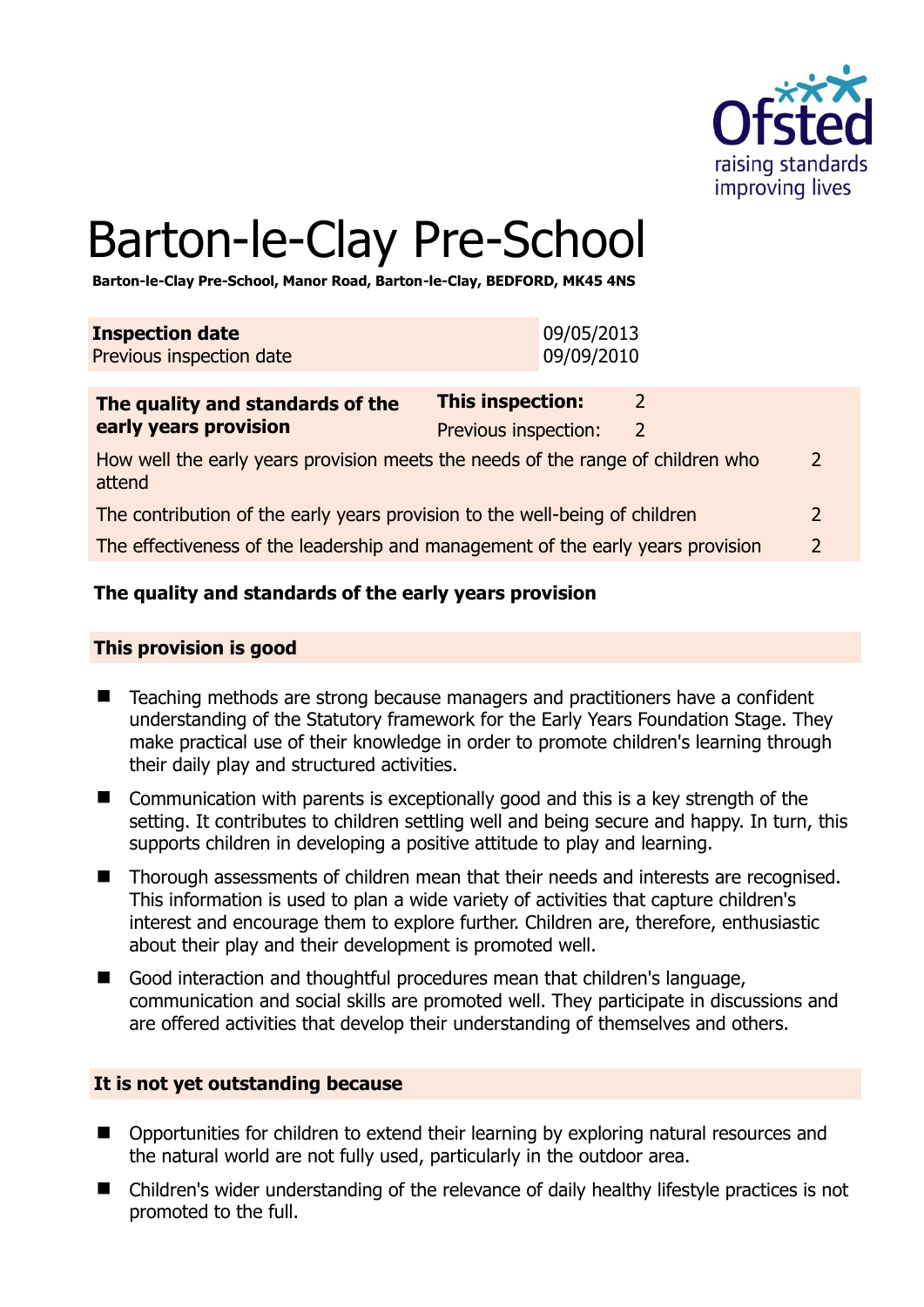# **Information about this inspection**

Inspections of registered early years provision are:

- $\bullet$  scheduled at least once in every inspection cycle the current cycle ends on 31 July 2016
- scheduled more frequently where Ofsted identifies a need to do so, for example where provision was previously judged inadequate
- brought forward in the inspection cycle where Ofsted has received information that suggests the provision may not be meeting the legal requirements of the Early Years Foundation Stage or where assessment of the provision identifies a need for early inspection
- prioritised where we have received information that the provision is not meeting the requirements of the Early Years Foundation Stage and which suggests children may not be safe
- scheduled at the completion of an investigation into failure to comply with the requirements of the Early Years Foundation Stage.

# **Inspection activities**

- The inspector observed activities in the main room and in the outside area.
- The inspector held meetings with the nominated person and both managers and carried out a joint observation with one of the managers.
- The inspector talked with children present.
	- The inspector looked at children's assessment records, planning documentation,
- **E** evidence of suitability of practitioners working within the setting, the provider's selfevaluation form and a range of other documentation.
- $\blacksquare$ The inspector took account of the views of parents and carers spoken to on the day and through their written feedback to the setting.

**Inspector**  Kelly Eyre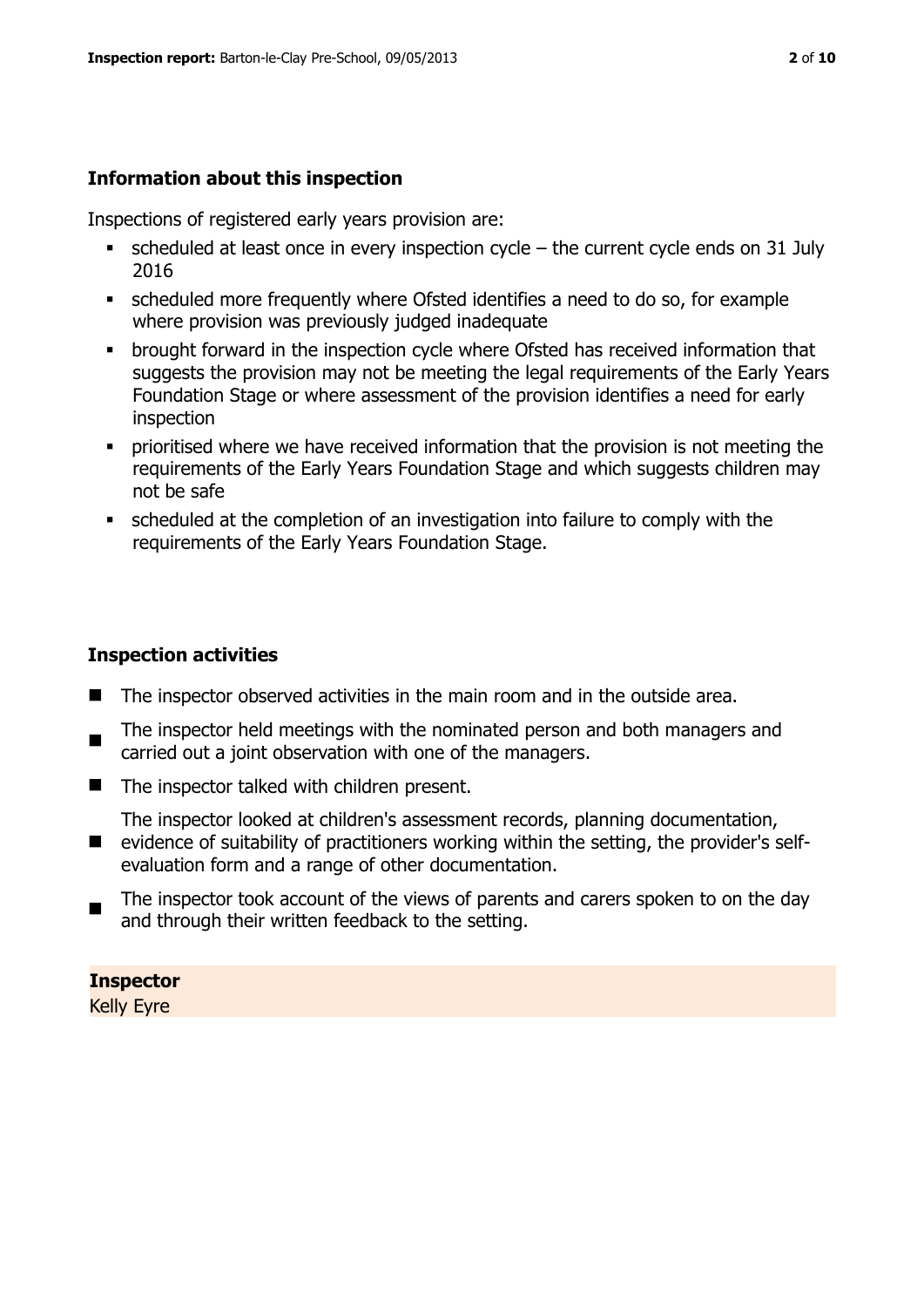#### **Full Report**

#### **Information about the setting**

Barton-le-Clay Pre-School was registered in 2010 on the Early Years Register. It is situated in a purpose built premises within the grounds of Ramsey Manor Lower School in Barton-Le-Clay, Bedfordshire. It is managed by a voluntary management committee. The setting serves the local and neighbouring areas and is accessible to all children. It operates from one main room and there is a fully enclosed area available for outdoor play.

The setting employs nine members of childcare staff. Of these, three hold appropriate early years qualifications at level 2 and five hold qualifications at level 3 or above.

The setting opens Monday to Friday during term time only and sessions are from 9am until 12 noon and from 12.30pm to 3pm, with the option of a lunch club from 12 noon to 12.30pm. Children attend for a variety of sessions. There are currently 64 children attending who are in the early years age group. The setting provides funded early education for three- and four-year-old children. It supports a small number of children who speak English as an additional language.

#### **What the setting needs to do to improve further**

#### **To further improve the quality of the early years provision the provider should:**

- enhance the opportunities for children to investigate natural materials and the natural world, particularly in the outdoor area
- $\blacksquare$  build on the opportunities for children to increase their awareness of the relevance of healthy lifestyles, with particular reference to the relevance of daily practices.

#### **Inspection judgements**

#### **How well the early years provision meets the needs of the range of children who attend**

Practitioners use teaching techniques that are securely rooted in a thorough understanding of the Statutory framework for the Early Years Foundation Stage. They put this knowledge into practice on a daily basis, helping to ensure that children are happy and are offered activities that support their good progress. This contributes to children feeling secure and developing positive attitudes to play and learning. Practitioners encourage children to develop their own play, giving them time to think and offering support when needed. For example, children playing with dry cereal have time to fill different containers before a practitioner encourages them to compare the volumes of the containers.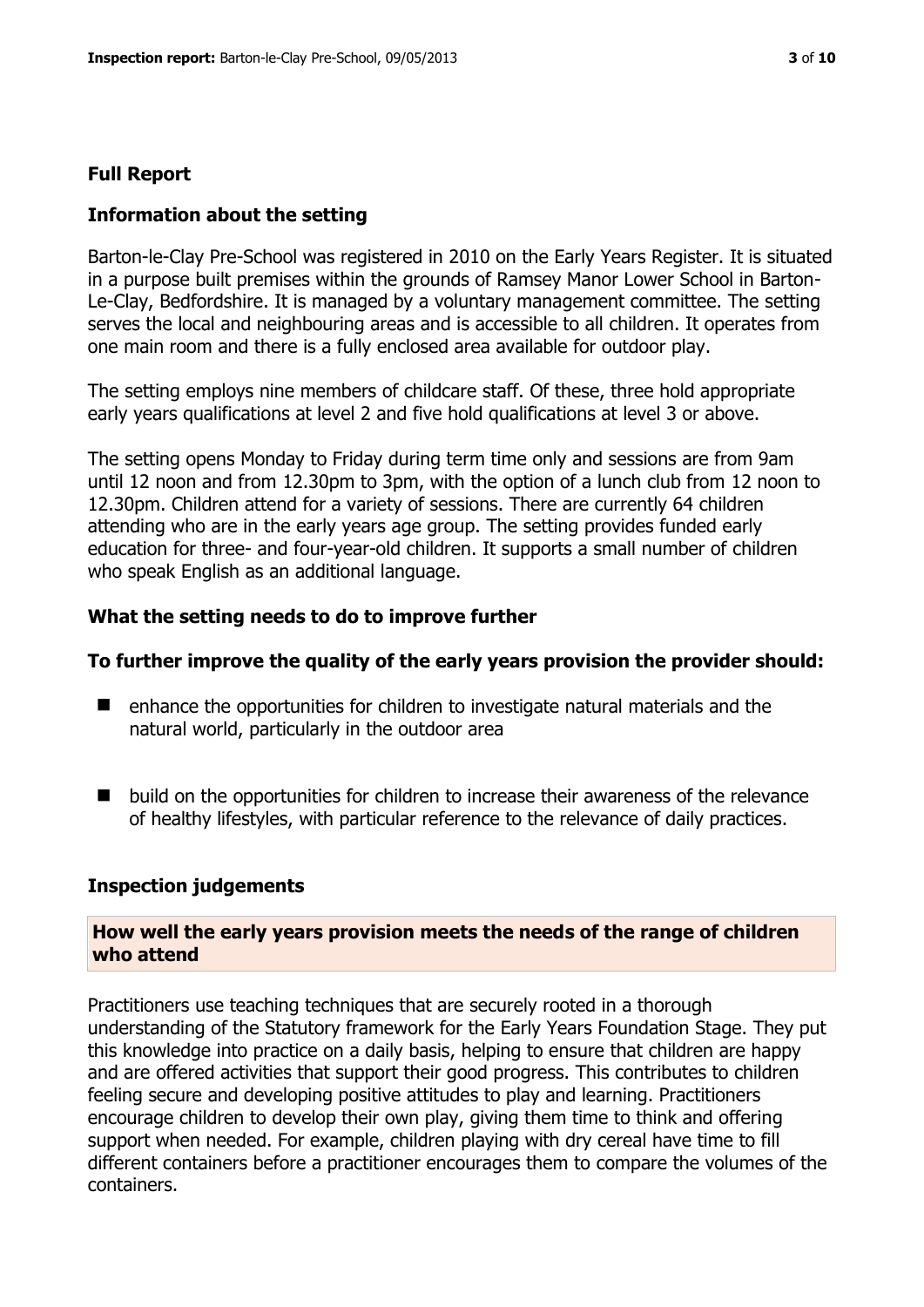Practitioners work very well with parents in order to assess and review children's needs and promote their development. For example, they gather a wide range of information to assess children's starting points, providing them with a clear picture of children's individual needs and developmental stages. This information informs the planning of initial activities and is used to monitor children's progress. The very good communication with parents means that they are encouraged to share updates about their children. For example, they have frequent opportunities to comment on their child's progress summaries, providing information about their interests and activities at home. Parents are also well-supported in promoting their child's learning in the home environment. For example, practitioners provide practical information about child development and give ideas for activities to do at home.

Practitioners observe children and keep a clear record of their current interests. This information is assessed in order to develop children's next steps and is actively used to inform the planning. This means that activities reflect children's individual interests and so capture their attention and stimulate their thinking and imagination. For example, after noting some children enjoying dancing, practitioners plan a 'disco' theme. Children thoroughly enjoy the activities and resources associated with this. For example, they choose which music to play in the 'disco', make a glitter ball and examine pictures depicting different types of dancing, which inspire them to work together to make up their own dances.

Children are supported well in developing the skills to learn effectively. Practitioners demonstrate a positive attitude to learning and encourage children to use the resources to explore and experiment. For example, when children pretend to chop logs with a toy axe, a practitioner suggests using further tools. The children enjoy using the hammers and nails, going on to work out how to use the pliers to remove the nails. However, children are not always offered extended opportunities to explore the natural world and natural resources, particularly outside. For example, they do not consistently have easy access to resources, such as magnifying glasses and gardening implements that would enable them to freely extend their learning even further.

Children are supported well in developing their language and communication skills. Practitioners listen to children and value their contributions. Children who use English as an additional language are well-supported in acquiring new vocabulary and in participating in activities. They are offered additional support when needed and practitioners also make use of simple sign language to aid communication. Children enjoy a wide variety of play opportunities that promote their physical development. For example, they develop their skills in balance and coordination as they use a large construction set to make a platform to walk on. The thoughtful provision of resources means that children are offered a wide range of opportunities to learn about other cultures and ways of life. For example, when playing in the role play clinic, children refer to the photographs of babies from around the world, going on to talk about the climates and traditions in the various countries.

The flexible approach to planning means that children have balanced opportunities to play independently and participate in adult-led activities. This supports them in taking an active role in their learning and in learning to work in a structured environment. They, therefore,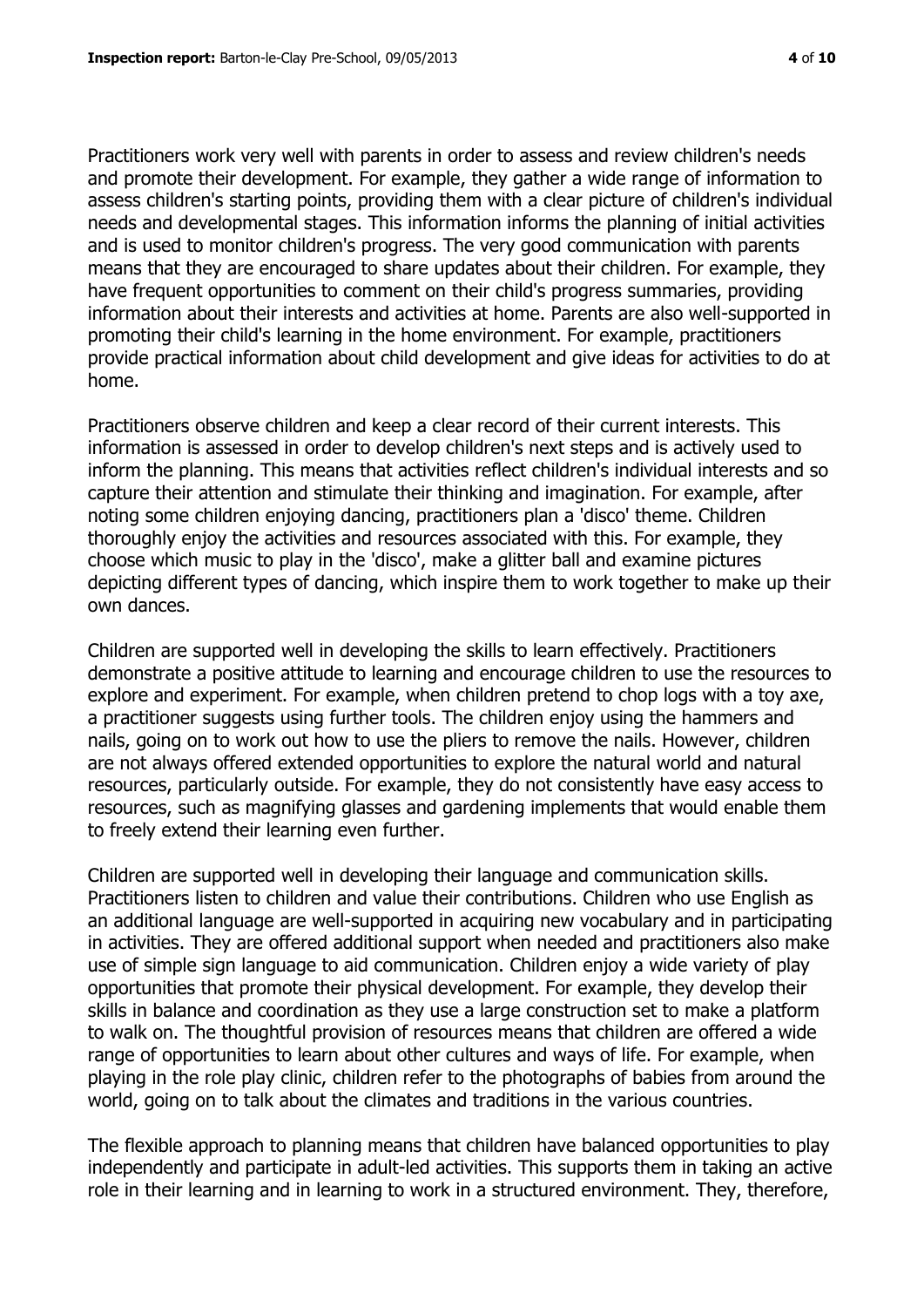develop skills for use in future life and are well prepared for school. Practitioners use the Development Matters in the Early Years Foundation Stage guidance to check that all children are making good progress. Children's learning is promoted and gently reinforced as practitioners make good use of learning opportunities. For example, at snack time children refer to laminated cards that show numbers and depict and name the different items of food available. Their number recognition and early reading skills are, therefore, promoted as they carefully read 'one breadstick, two pieces of cheese and three pieces of cucumber'.

#### **The contribution of the early years provision to the well-being of children**

The setting makes efficient use of the key person system to aid communication and support the good partnership working with parents. This helps to ensure that children are settled and form secure relationships with practitioners. Practitioners use their ongoing assessments and monitoring of children to check that children's needs are met and they are making good progress. They ensure that the majority of resources are accessible and encourage children to choose from these and express their preferences. Children, therefore, develop important communication skills and a positive approach to learning, preparing them well for the transition to school.

Children develop a good understanding of appropriate behaviour. Practitioners offer them clear explanations so that they understand how their actions affect others. The promotion of values means that children understand these and are encouraged to use them. For example, they talk about caring for each other and being kind. Children are offered practical opportunities that support them in developing their self-care skills. For example, they help serve their snacks. Children gain a generally good awareness of the importance of healthy lifestyle choices. For example, they take part in the setting's sports day and talk about the effects that running has on the body. However, their understanding of the relevance of daily healthy practices, such as the importance of a healthy diet, is not always promoted to the maximum as part of their daily play and routines. Specific activities support children in building a thorough understanding of safety. For example, visits from the Road Safety Officer help them gain a meaningful understanding of why it is important to use seatbelts.

The setting's thoughtful procedures support new children in settling well. For example, key persons obtain information from parents about their child's needs, abilities and preferences. They use this information to inform the initial planning of activities and resources. Children, therefore, feel comforted and welcome when they see favourite toys at the start of a session. Children's transitions within the setting are well-supported as they play in mixed age groups throughout the session. This means that they have meaningful opportunities to learn from each other and develop the social skills that support their learning and interactions.

#### **The effectiveness of the leadership and management of the early years provision**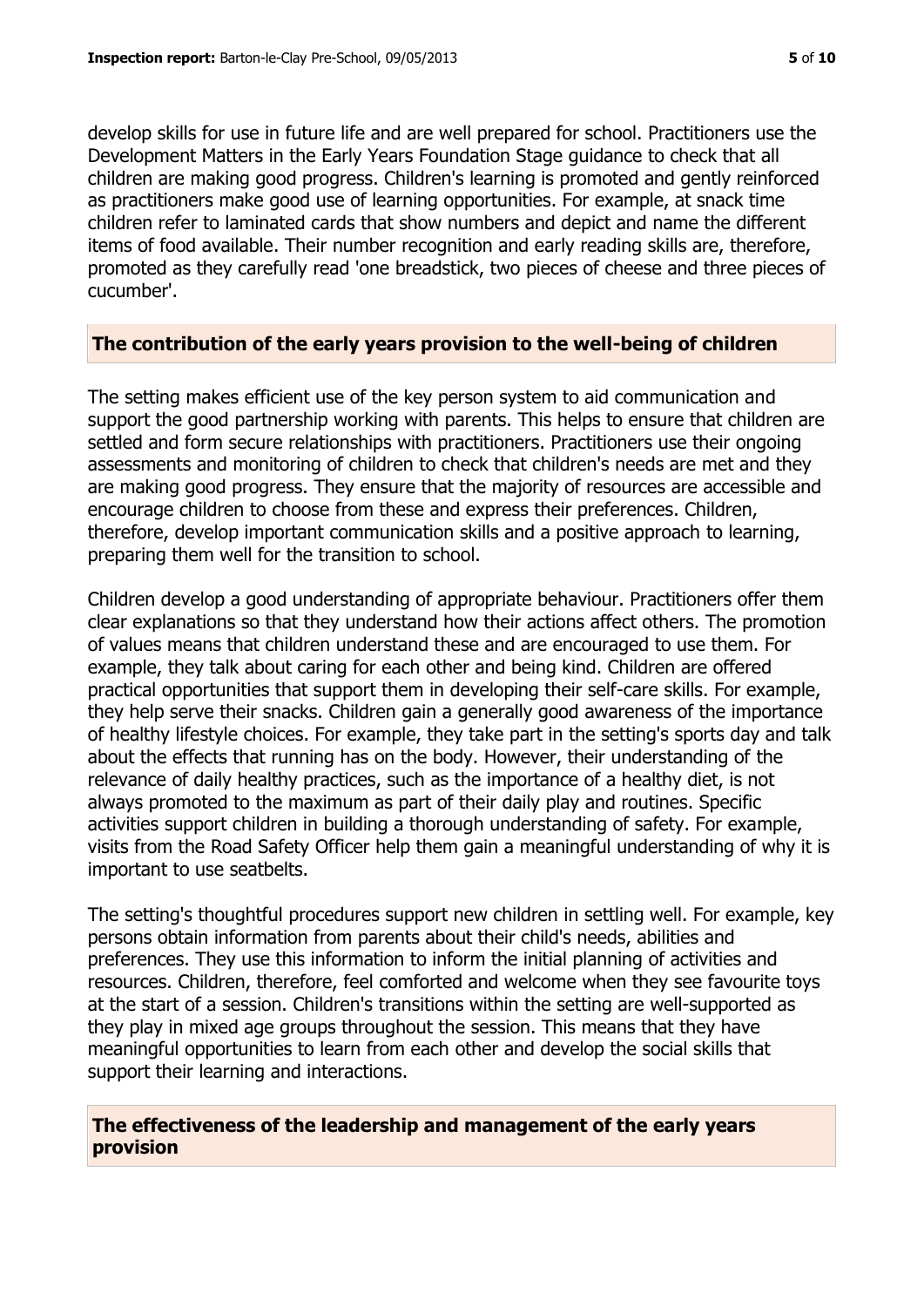Managers set high standards for the setting. They make sure that practitioners are supported in all areas of their work, for example, through frequent supervision sessions. Managers' thorough monitoring of practitioners' performance means that they support them well in developing their practice. For example, the annual appraisal system is used to review training needs and to support practitioners in attaining higher qualifications. All practitioners and the voluntary management committee work well together. This creates a positive environment as all feel supported and have a good understanding of the roles and responsibilities of others. It also supports them in continuously reviewing the setting's procedures to ensure that they are meeting the requirements of the Statutory framework for the Early Years Foundation Stage. The setting's comprehensive self-evaluation covers all areas of their work and includes the views of children and parents. This supports them in obtaining a thorough overview of the setting's strengths and weaknesses. They then develop action plans that lead to improvements in the provision for children. For example, recent changes include the introduction of a 'Wow board'. This is used to highlight children's achievements, therefore, promoting their self-esteem.

Managers monitor children's records and check that they are offered a wide range of activities that support their good progress towards the early learning goals. Practitioners are experienced in liaising with other professionals in order to support children and their families. There are also good procedures for sharing information with other providers. For example, practitioners meet with childminders to share assessment information and ensure they are working together to promote children's development. The very good partnerships with parents mean that they are kept well-informed of their child's progress and activities. For example, practitioners complete 'bubble sheets' that detail what children have been doing each day.

Children's welfare is promoted well because arrangements for safeguarding are thorough. Practitioners have attended relevant training and have a good understanding of the process to follow should they have any concerns about a child. There are robust procedures to ensure that all practitioners are suitable to work with children. Children are supervised at all times and there are clear procedures to ensure that this covers all areas of the setting, including the toilets and outdoor areas. These procedures also ensure that correct staff ratios are maintained. There are thorough processes in place to ensure that children are always supervised at lunch and snack times. Their dietary requirements and any allergies are clearly noted and respected at all times. An accurate record is kept of all accidents. Parents are notified of these and the accident record is reviewed frequently. Comprehensive risk assessments and daily safety checks ensure that the setting is safe and secure. This means that children enjoy their time and have a positive childcare experience that forms a good platform for their future learning.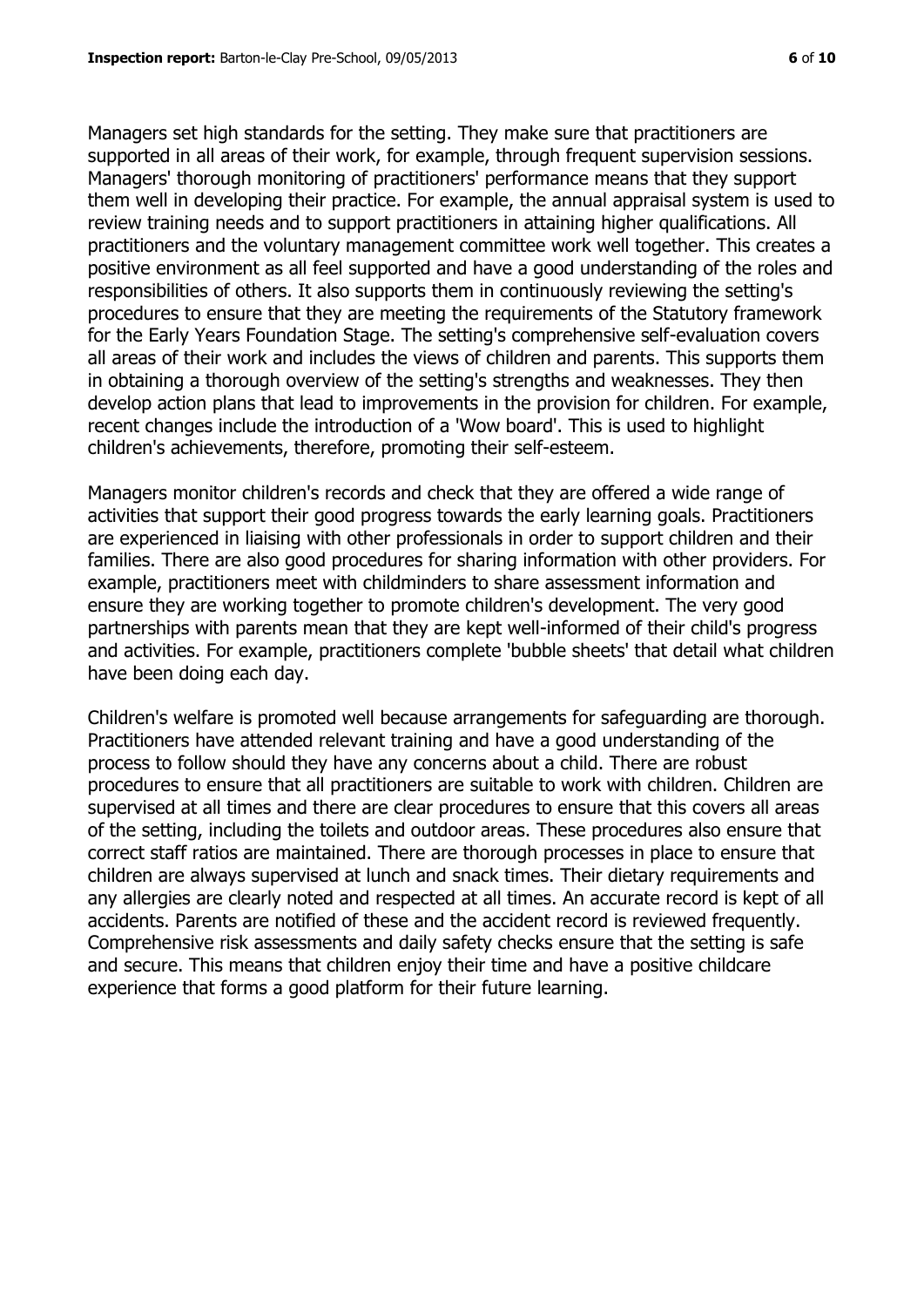# **What inspection judgements mean**

# **Registered early years provision**

| Grade   | <b>Judgement</b> | <b>Description</b>                                                                                                                                                                                                                                                                                                                                                                 |
|---------|------------------|------------------------------------------------------------------------------------------------------------------------------------------------------------------------------------------------------------------------------------------------------------------------------------------------------------------------------------------------------------------------------------|
| Grade 1 | Outstanding      | Outstanding provision is highly effective in meeting the needs<br>of all children exceptionally well. This ensures that children are<br>very well prepared for the next stage of their learning.                                                                                                                                                                                   |
| Grade 2 | Good             | Good provision is effective in delivering provision that meets<br>the needs of all children well. This ensures children are ready<br>for the next stage of their learning.                                                                                                                                                                                                         |
| Grade 3 | Satisfactory     | Satisfactory provision is performing less well than expectations<br>in one or more of the key areas. It requires improvement in<br>order to be good.                                                                                                                                                                                                                               |
| Grade 4 | Inadequate       | Provision that is inadequate requires significant improvement<br>and/or enforcement action. The provision is failing to give<br>children an acceptable standard of early years education and/or<br>is not meeting the safeguarding and welfare requirements of<br>the Early Years Foundation Stage. It will be inspected again<br>within 12 months of the date of this inspection. |
| Met     |                  | The provision has no children on roll. The inspection judgement<br>is that the provider continues to meet the requirements for<br>registration.                                                                                                                                                                                                                                    |
| Not met |                  | The provision has no children on roll. The inspection judgement<br>is that the provider does not meet the requirements for<br>registration.                                                                                                                                                                                                                                        |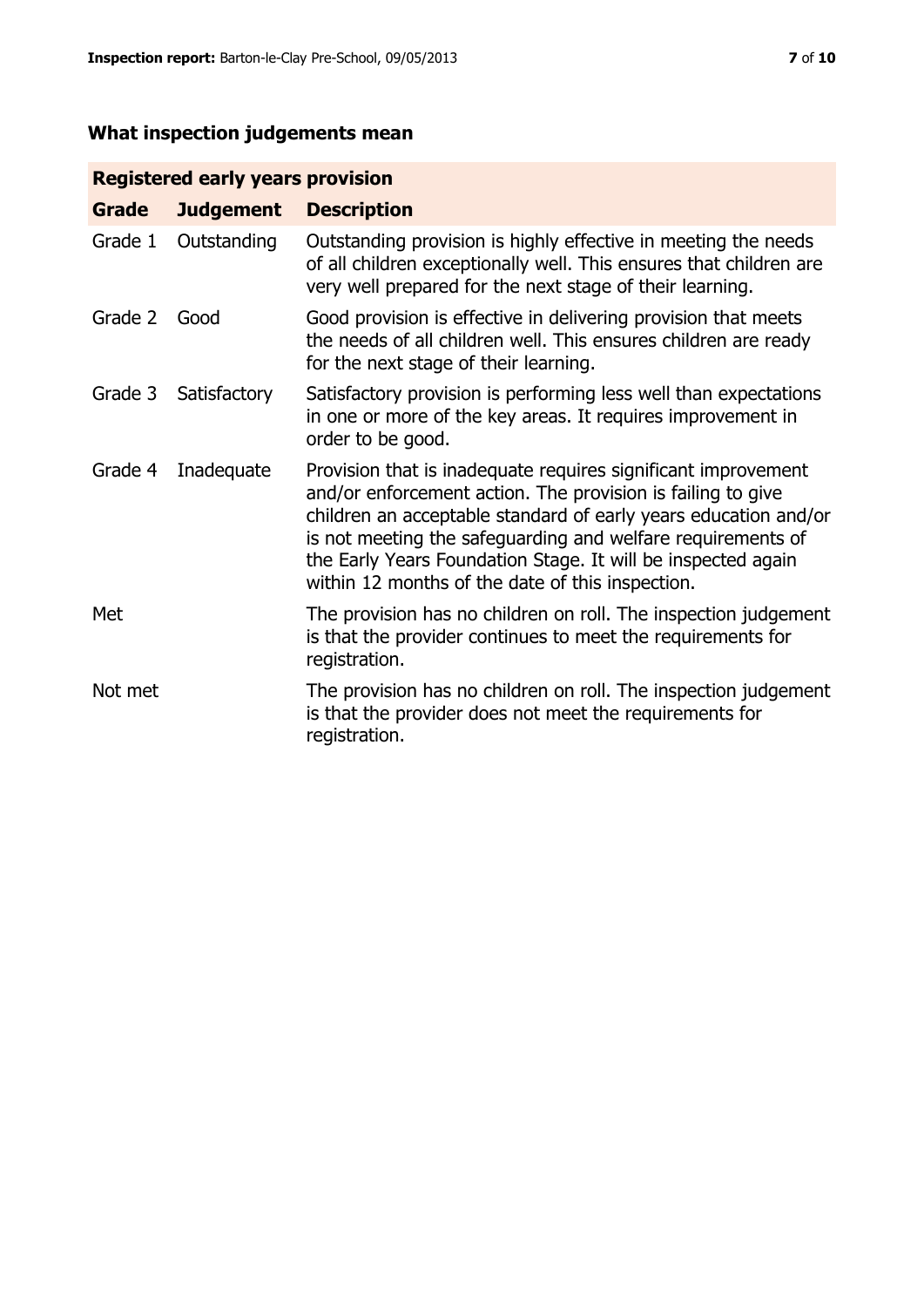#### **Inspection**

This inspection was carried out by Ofsted under sections 49 and 50 of the Childcare Act 2006 on the quality and standards of provision that is registered on the Early Years Register. The registered person must ensure that this provision complies with the statutory framework for children's learning, development and care, known as the Early Years Foundation Stage.

# **Setting details**

| Unique reference number       | EY406810                            |
|-------------------------------|-------------------------------------|
| <b>Local authority</b>        | <b>Central Bedfordshire</b>         |
| <b>Inspection number</b>      | 912993                              |
| <b>Type of provision</b>      |                                     |
| <b>Registration category</b>  | Childcare - Non-Domestic            |
| Age range of children         | $0 - 5$                             |
| <b>Total number of places</b> | 32                                  |
| Number of children on roll    | 64                                  |
| <b>Name of provider</b>       | Barton-le-Clay Pre-School Committee |
| Date of previous inspection   | 09/09/2010                          |
| <b>Telephone number</b>       | 07969 744 771                       |

Any complaints about the inspection or the report should be made following the procedures set out in the guidance *'Complaints procedure: raising concerns and making complaints* about Ofsted', which is available from Ofsted's website: www.ofsted.gov.uk. If you would like Ofsted to send you a copy of the guidance, please telephone 0300 123 4234, or email enquiries@ofsted.gov.uk.

# **Type of provision**

For the purposes of this inspection the following definitions apply:

Full-time provision is that which operates for more than three hours. These are usually known as nurseries, nursery schools and pre-schools and must deliver the Early Years Foundation Stage. They are registered on the Early Years Register and pay the higher fee for registration.

Sessional provision operates for more than two hours but does not exceed three hours in any one day. These are usually known as pre-schools, kindergartens or nursery schools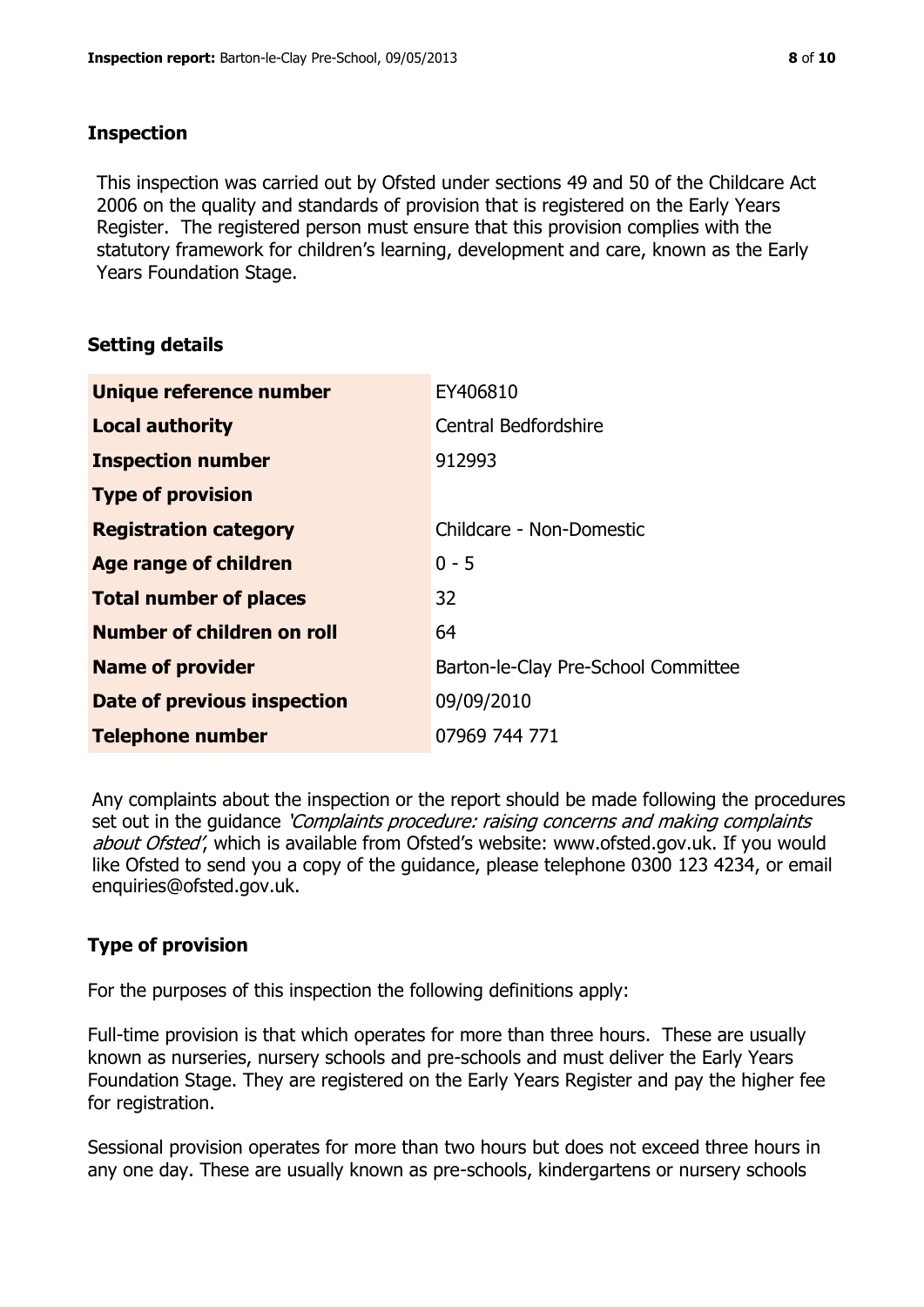and must deliver the Early Years Foundation Stage. They are registered on the Early Years Register and pay the lower fee for registration.

Childminders care for one or more children where individual children attend for a period of more than two hours in any one day. They operate from domestic premises, which are usually the childminder's own home. They are registered on the Early Years Register and must deliver the Early Years Foundation Stage.

Out of school provision may be sessional or full-time provision and is delivered before or after school and/or in the summer holidays. They are registered on the Early Years Register and must deliver the Early Years Foundation Stage. Where children receive their Early Years Foundation Stage in school these providers do not have to deliver the learning and development requirements in full but should complement the experiences children receive in school.